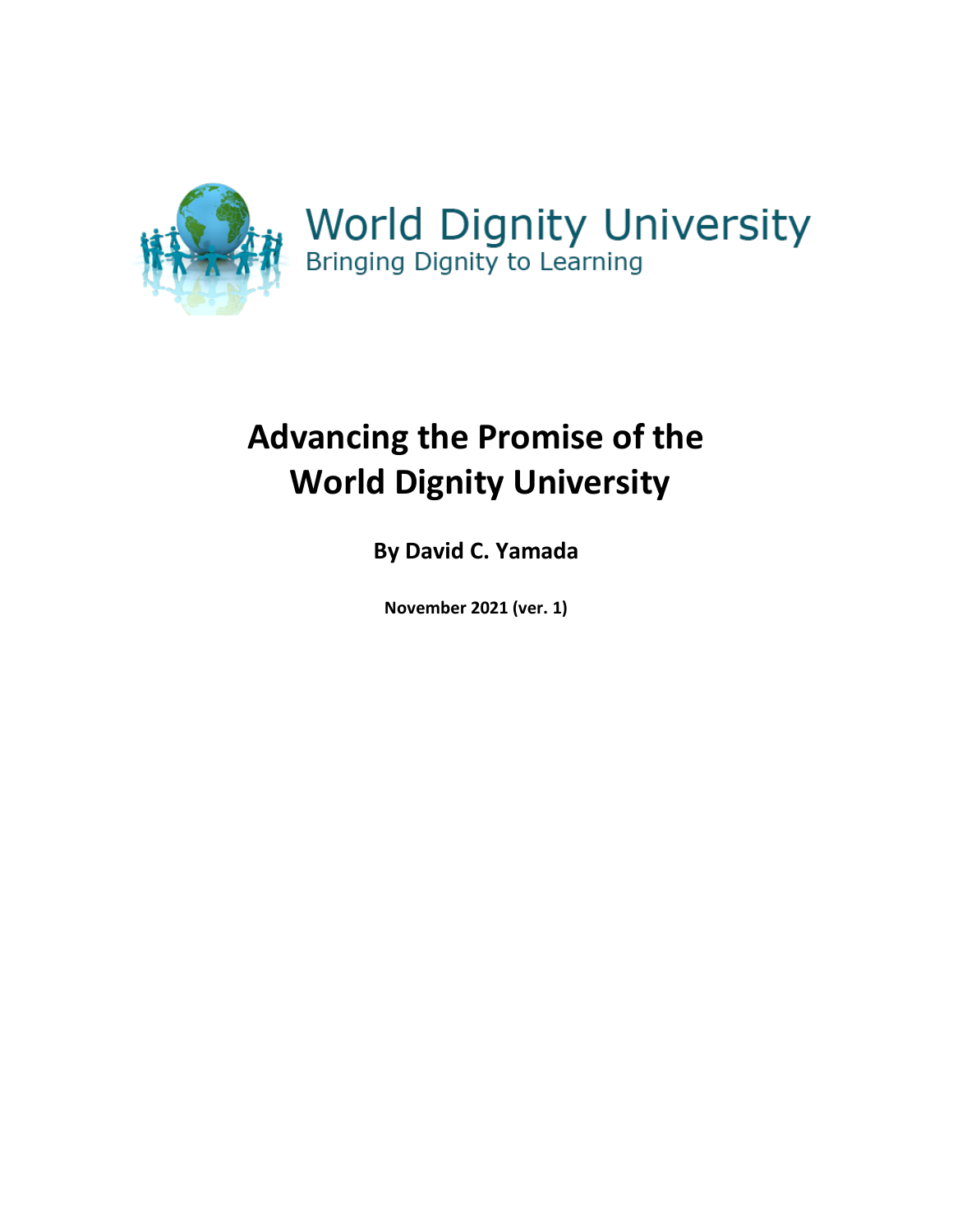# **Advancing the Promise of the World Dignity University**

# **By David C. Yamada<sup>1</sup>**

#### **I. INTRODUCTION**

This short paper is designed to invite discussion within the Human Dignity and Humiliation Studies (HDHS) community about how to advance the mission of the World Dignity University (WDU), founded in 2010 by HDHS leaders and friends to create educational opportunities that support human dignity and reduce the experience of humiliation in our society.

### **THE WORLD DIGNITY UNIVERSITY**

**<http://www.worlddignityuniversity.org/joo/> <https://www.humiliationstudies.org/education/education.php>**

Framed by a strategy paper written by Evelin Lindner and Linda Hartling [\(http://www.worlddignityuniversity.org/joo/images/documents/world\\_dignity\\_university\\_strat](http://www.worlddignityuniversity.org/joo/images/documents/world_dignity_university_strategic_plan_version_14_september_2010.pdf) [egic\\_plan\\_version\\_14\\_september\\_2010.pdf\)](http://www.worlddignityuniversity.org/joo/images/documents/world_dignity_university_strategic_plan_version_14_september_2010.pdf), the World Dignity University was launched in 2010 as the educational arm of Human Dignity and Humiliation Studies. WDU adopted this broad-based mission:

We are living in times when nothing short of global cooperation can successfully address the dire problems developing in the world today. Education provides the most promising path toward building "a global culture of cooperation," a culture that advances the principles of mutual respect, equality in dignity, unity and diversity, and environmental stewardship, the progenitors of lasting peace.

We have come to believe that a **"World University"** — a human-to-human network of networks — is a powerful and highly practical approach to realizing an inclusive and creative model of learning. We invite educators, scholars, practitioners, activists, learners, and people from all walks of life, from all corners of the earth, to share responsibility for leading the world toward greater cooperation by joining us in founding the first World Dignity University.

With your participation, the World Dignity University will become a global role model of excellence in scholarship. dignifying dialogue, and intellectual cooperation that ensures the survival of humankind on this planet.

Since its founding, members of the HDHS community have engaged in a variety of educational initiatives under the WDU banner, as summarized on a dedicated page of the HDHS website: [https://www.humiliationstudies.org/education/education.php.](https://www.humiliationstudies.org/education/education.php) Against the backdrop of these meaningful activities has been the challenge of growing WDU with finite resources of time and

<sup>1</sup> Member, Board of Directors, Human Dignity and Humiliation Studies; Professor of Law and Director, New Workplace Institute, Suffolk University Law School, Boston, MA. Email: [dyamada@suffolk.edu.](mailto:dyamada@suffolk.edu)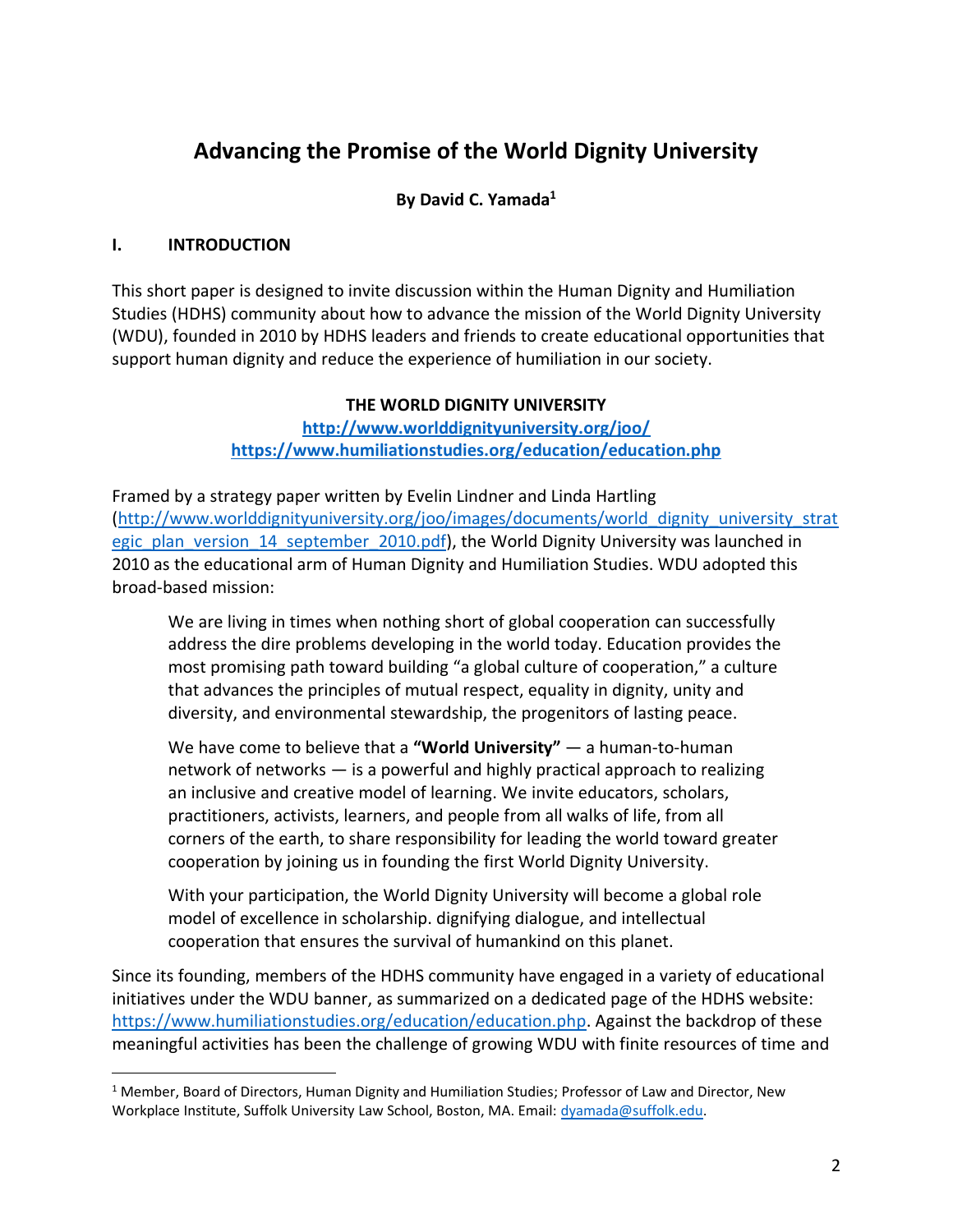funding, constricted by the demands of everyday life for many core members of our community. Among other things, aspirations of creating standalone degree programs have been shelved for the time being. This has made it more difficult to advance a broader metaobjective of HDHS's educational work, namely, to mainstream a human dignity framework in study, research, and practice.

# **II. THINKING BIGGER, BUT REALISTICALLY SO**

Even if, at least for now, the creation of standalone degree programs requires resources beyond our current means, we can engage in initiatives that help to mainstream a human dignity perspective in all levels of education. I will divide this section into two parts, the first containing suggested activities for WDU in general, the second containing several subjectmatter topics that I would offer to work on to advance WDU's contributions.

- **A. Organizing Initiatives** During the past few months, I have had several valuable exchanges with people who are interested in the future of WDU. These conversations have persuaded me that finding the best ways to build WDU's outreach, with an emphasis on "energy efficient" initiatives that provide maximum outreach and accessibility
	- **1. Resource Library** We have at our disposal a treasure trove of written and recorded material that can be used by (1) educators who seek resources on human dignity for their courses; (2) researchers and scholars who seek the same for their scholarship; and (3) independent learners who wish to learn more about theories and applications for human dignity. However, these materials are not necessarily easily accessible. Our HDHS website, for example, is filled to the brim with valuable articles and papers, but it is more of an archive than a usable resource library. Creation of an online resource library, including bibliographical information and direct links to a curated collection of materials, would provide a valuable starting place for those who seek to tap into the rich array of materials we have to offer. (**Need:** Resource library director who can coordinate the development of a resource library on the HDHS/WDU site.)
	- **2. Continuing Education** This catch-all category can include online lectures, series, and courses, old-fashioned "on paper" resources, and other offerings on a wide variety of topics related to human dignity. Online offerings can use the digital platform developed by Uli Spalthoff, veteran HDHS board member. An eventual objective could be the building of a catalog of freely available course and lecture series offerings that could be added to a WDU resource library. (**Need:** Continuing education director who can coordinate the development and posting of continuing education offerings, including working with the HDHS/WDU online platform.)
	- **3. Self-Directed Learning** We can develop templates and bibliographical suggestions to support self-directed learning initiatives about various aspects of human dignity. In *Self-Directed Learning: A Guide for Learners and Teachers* (1975), renowned adult education professor Malcolm S. Knowles defined "self-directed learning" as: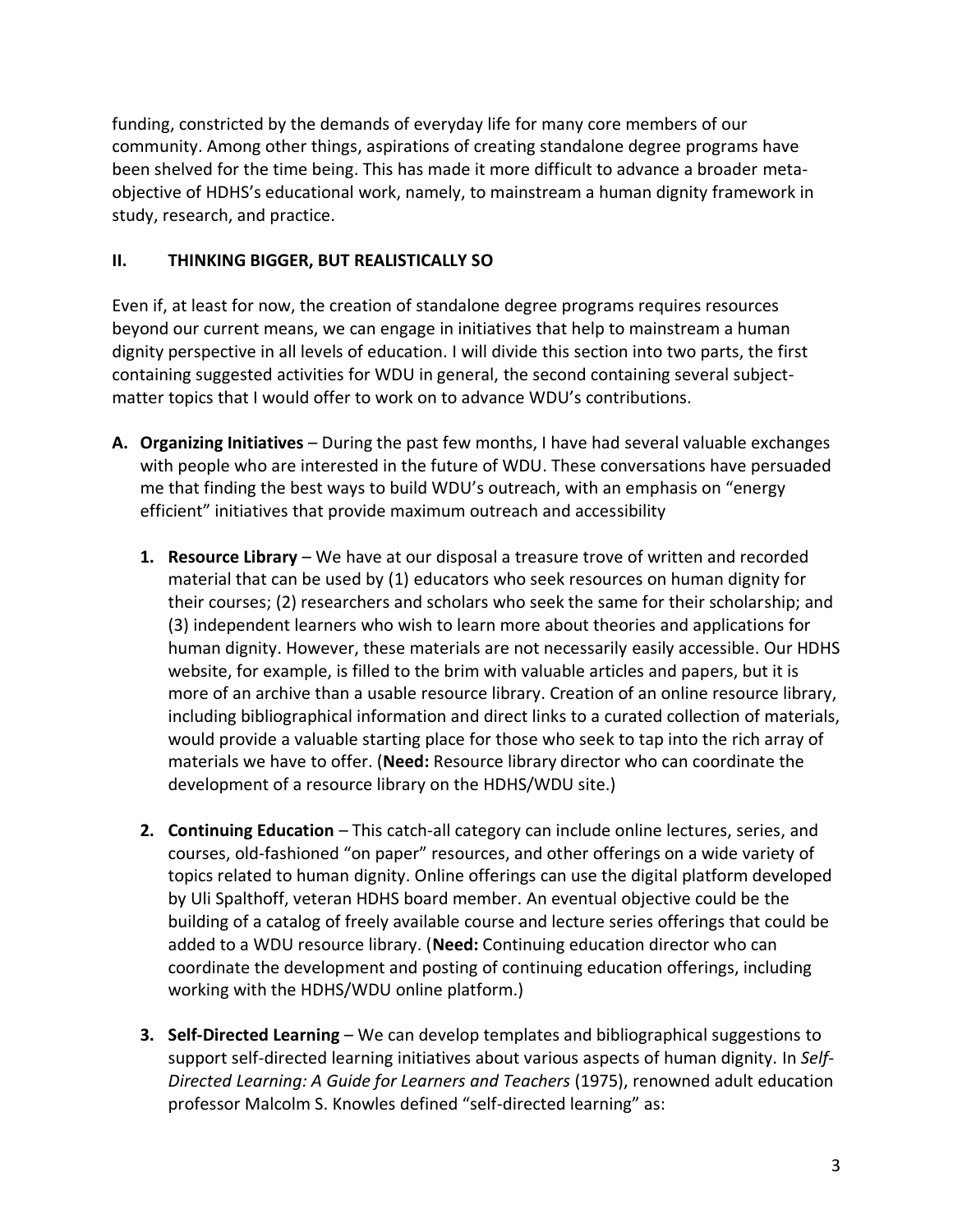…a process in which individuals take the initiative, with or without the help of others, in diagnosing their learning needs, formulating learning goals, identifying human and material resources for learning, choosing and implementing appropriate learning strategies, and evaluating learning outcomes.

Self-directed learning projects can range from the brief and informal to the extended and detailed. The latter are often associated with "DIY" initiatives that attempt to mirror formal degree programs, with more freedom and flexibility, but without tuition and required courses. Examples include:

- An "Open Masters" community devoted to fostering independent learning that mirrors self-designed master's degree programs: [https://www.openmasters.org](https://www.openmasters.org/)
- Designing and undertaking an "Informal Ph.D.": [https://www.self](https://www.self-directed.org/tp/designing-learning-paths/)[directed.org/tp/designing-learning-paths/](https://www.self-directed.org/tp/designing-learning-paths/)

On these notes, we may also find guidance and inspiration from two organizations:

- International Society for Self-Directed Learning <https://www.sdlglobal.com/journals>
- The Alliance for Self-Directed Education <https://www.self-directed.org/>

(**Need:** Self-directed learning director who can coordinate and post self-directed learning plans and resources.)

- **4. Partnerships** We may not currently have the resources to create our own degree programs, but we can partner with existing educational institutions to develop offerings grounded in human dignity studies. An example of this is our current partnership with the Western Institute for Social Research in Berkeley, California [\(https://www.wisr.edu/\)](https://www.wisr.edu/). WISR is a tiny, independent, storefront college that has been offering degree programs in education, psychology, community service, and social change work since 1978. Several years ago, as a member of the boards of both HDHS and WISR, I helped to forge a partnership that enables WISR students to specialize in human dignity studies, starting with a core course led by Linda Hartling and Evelin Lindner. This partnership and others can help us to expand our outreach. (**Need**: Someone who can develop and promote these partnership learning opportunities.)
- **B. Personal Interests** My deliberations on the potential future of WDU have prompted my own personal brainstorming about subject-matter emphases. Here are three that are of special interest to me:
	- **1. Global Leadership** Terms such as "global leadership" are overwhelmingly associated with economic, political, and social dominance in a neoliberal context. Degree programs using global leadership or similar monikers tend to be offered through graduate schools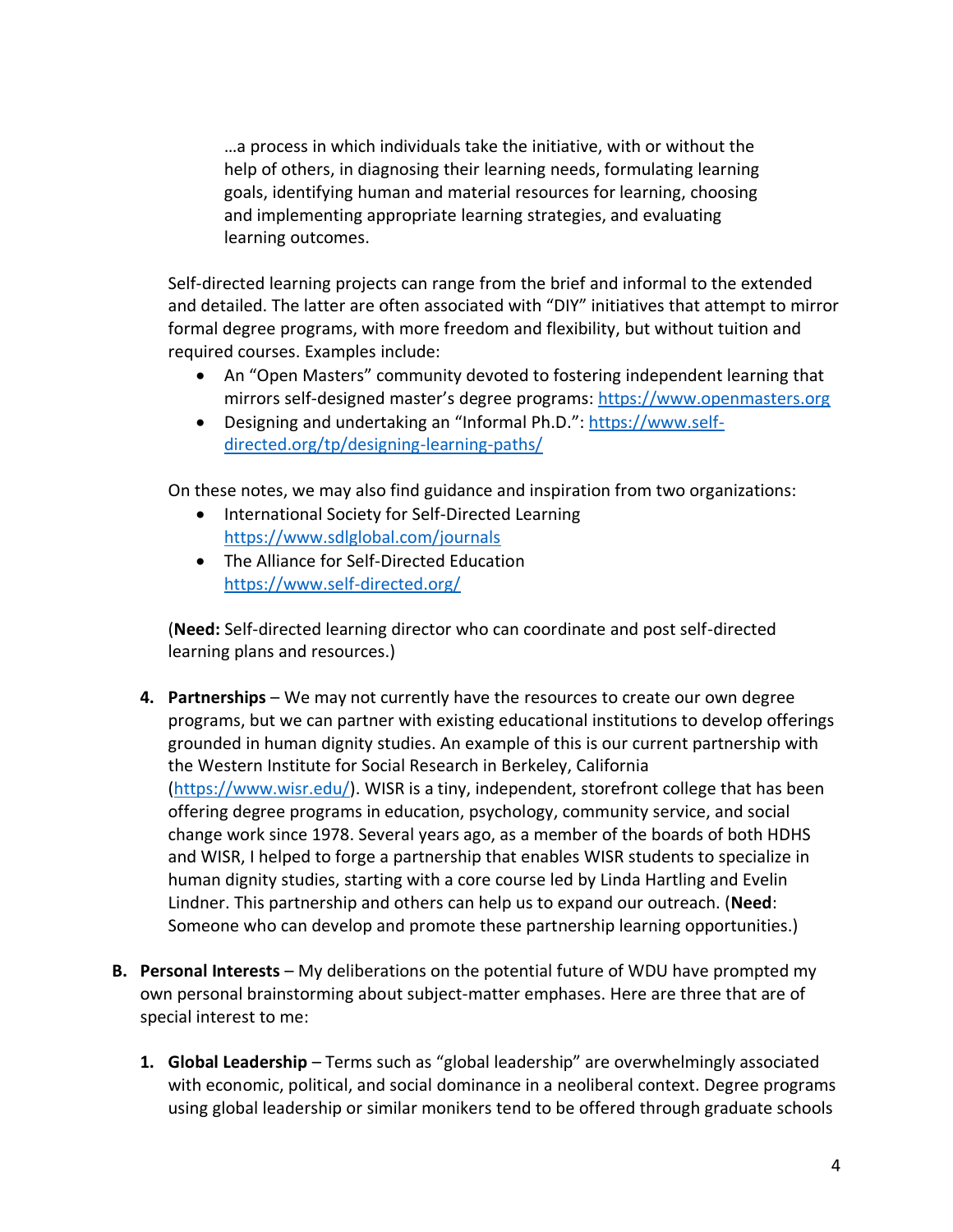of business. I would like to see the human dignity community embrace this term as well, but with *global stewardship* and *servant leadership* themes, rather than mainly marketbased ones. Put another way, I would like us to conceptualize global leadership in a way that emphasizes our roles as stewards of, and servants to, the health of this planet and its inhabitants.

Earlier this fall, I did a quick Google search to see how many "hits" certain relevant terms would yield. Here is what I found:

- Search "global leadership" =  $\approx$ 1,060,000,000 hits
- Search "global stewardship" =  $\sim$ 93,000,000 hits
- Search using "servant leadership" =  $\approx$  57,000,000 hits

Clearly, among these terms, "global leadership" holds sway. Hence my belief that we should invoke it to advance dignitarian values, while elevating global stewardship and servant leadership in association with it. More concretely, I would encourage the HDHS community to develop educational offerings for engaging in global leadership within our spheres of influence and voice, using the WDU frame.

- **2. Therapeutic Jurisprudence** I have also been very active in the therapeutic jurisprudence (TJ) community, and I see a natural bond between TJ and HDHS. Therapeutic jurisprudence is an interdisciplinary school of theory and practice that examines the therapeutic versus anti-therapeutic properties of law and public policy, legal procedures, and legal institutions. I and others (most notably, Michael Perlin) have discussed aspects of TJ at many HDHS December workshops. In 2019, I completed a term as founding board chair of the International Society for Therapeutic Jurisprudence [\(https://intltj.com\)](https://intltj.com/), a non-profit, learned association dedicated to public education about TJ. I have also recently published a comprehensive survey of TJ, "Therapeutic Jurisprudence: Foundations, Expansion, and Assessment" (*University of Miami Law Review*, 2021; [https://papers.ssrn.com/sol3/papers.cfm?abstract\\_id=3777552\)](https://papers.ssrn.com/sol3/papers.cfm?abstract_id=3777552), which I believe further illustrates the natural ties between TJ and HDHS.
- **3. The Dignity of an Intellectual Life** Dr. Zena Hitz (St. John's College, Maryland) makes a compelling case for linking human dignity and the life of the mind in her 2020 book, *Lost in Thought: The Hidden Pleasures of an Intellectual Life*. I am persuaded by this book and other learning experiences that the ability to have an independent, intellectual life – one that is, to borrow from Virginia Woolf, a "room" of one's own to learn, explore, and reflect – can be part of living in a state of dignity, even under otherwise trying life circumstances.

#### **III. THE ART OF THE POSSIBLE**

These possible initiatives and any others are enabled by the resources that we have within our community to make them happen. We can only do what we realistically can do, without burning ourselves out or feeling guilty about that which does not get done because of other